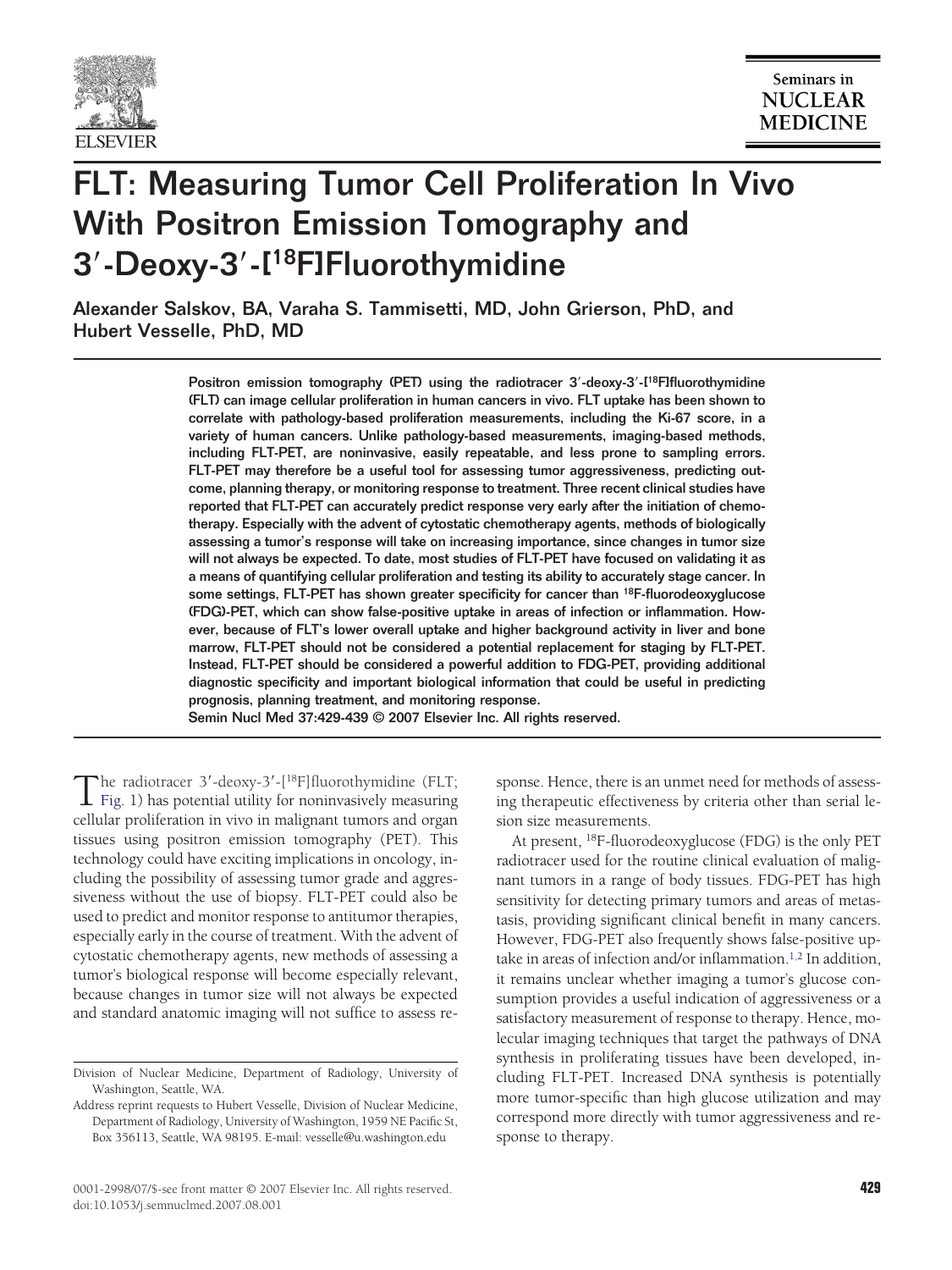<span id="page-1-0"></span>

**Figure 1** Structure of TdR and FLT. Thymidine  $(TdR): X = OH$ ,  $3'$ -deoxy-3'-fluorothymidine (FLT):  $X = F$ .

Current methods of assessing tumor proliferation are based on pathology specimens and include Ki-67 or PCNA immunohistochemical staining and determination of the S-phase fraction by flow cytometry. These methods have been shown to provide useful clinical information in a variety of human cancers<sup>3-5</sup> and are significantly linked to survival.<sup>5-10</sup> However, these methods require a tissue sample and are therefore invasive and limited by potential morbidity and sampling errors. In contrast, imaging-based proliferation assessments permit the evaluation of an entire tumor and provide information regarding regional heterogeneity in a given tumor, as well as between different individual lesions, all in a single scan. Imaging is noninvasive and can therefore be safely performed for any lesion and repeated multiple times over the course of therapy.

Initial reports on FLT-PET have shown that FLT uptake correlates with other proliferation measurements, including the Ki-67 score, in a variety of human cancers (Fig. 2)[.11–21](#page-8-0) FLT-PET also has been reported to have high specificity for diagnosing malignancy in primary tumors [\(Fig.](#page-2-0) [3\)](#page-2-0)[13,22](#page-8-0) and can indicate a response to chemotherapy [\(Fig.](#page-3-0)  $4$ )<sup>16,23-25</sup> and subsequent survival.<sup>16</sup> Three studies have reported that early changes in FLT uptake, measured soon after treatment begins, may be able to predict a tumor's eventual response to chemotherapy[.23–25](#page-9-0) In addition, in the pretreatment setting, cellular proliferation has been reported to predict subsequent treatment response,<sup>3-5</sup> including in one study using FLT-PET.<sup>26</sup> Thus, FLT-PET may prove useful in selecting treatment before, or even soon after, the beginning of chemotherapy. It remains to be shown whether pretherapy FLT uptake, like pathologybased assessments of cellular proliferation, correlates with overall survival.

However, FLT-PET should not be regarded as an overall staging tool for cancer, as is FDG-PET. Because of lower overall uptake in tumors and higher background activity in the liver and bone marrow, FLT is not expected to have the same outstanding sensitivity as FDG-PET for tumor detection across all organs. Rather, FLT-PET should instead be considered a potentially powerful addition to staging by FDG-PET. In this role, FLT-PET could provide additional diagnostic specificity for proliferating tissues and important biological information that could have implications in treatment selection or monitoring.



**Figure 2** Example FLT-PET images and corresponding Ki-67 scores in lung lesions. FLT uptake has been found to correlate with proliferation assessed by Ki-67 immunohistochemical scoring in many cancers. These examples show FLT uptake in 3 nonsmall cell lung cancers and 1 benign inflammatory lesion, along with their corresponding Ki-67 scores. NOS, not otherwise specified.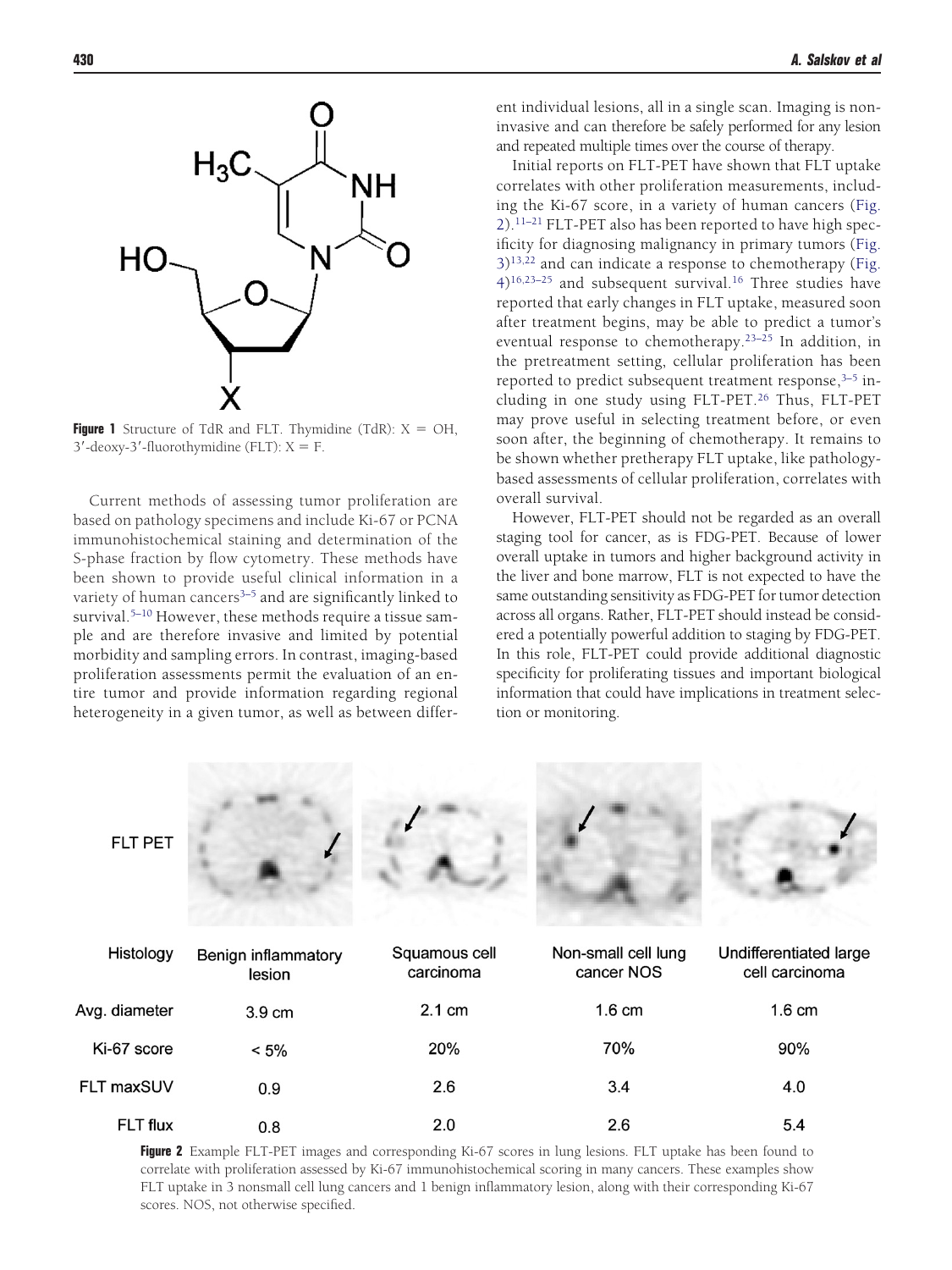umor

Tumor

**FLT PET** 

umor

umor

<span id="page-2-0"></span>**FDG PET** 

Infection

Infection

clide <sup>18</sup>F ( $t_{1/2}$  = 109.8 minutes). Before consideration as a PET imaging agent, FLT without a radioactive label was explored as an antiretroviral therapeutic agent for HIV and AIDS.<sup>38-40</sup> At therapeutic doses and with prolonged exposure, some patients experienced toxic effects from FLT, including 2 deaths at greater doses, and the agent was abandoned as a retroviral therapy.<sup>40</sup> However, no adverse effects have been reported from radiotracer doses of FLT, which are several thousand times lower than the lowest and least toxic therapeutic clinical trial dose of FLT. At a minimum specific activity of 3.7 GBq/ $\mu$ mol (0.1 Ci/ $\mu$ mol), a 185 MBq (5 mCi) injection of [<sup>18</sup>F]FLT represents  $\leq$  12.2  $\mu$ g of labeled and unlabeled FLT.<sup>41</sup> Additionally, no significant biological effects were observed in 20 patients in a recent toxicology study conducted by our group.<sup>41</sup>

Radiolabeling FLT for use as a PET proliferation tracer was first proposed and investigated by Grierson and Shields.<sup>42,43</sup> Subsequent cell uptake studies and murine xenograft studies demonstrated that FLT accumulates in cancer cells and tumors in proportion to their rate of cellular proliferation.<sup>44-47</sup> Also, treatment with chemotherapy and radiation has been shown to reduce FLT uptake in these cancer models.<sup>48-57</sup>

# **Mechanism of FLT Uptake and Retention**

FLT imaging takes advantage of the pyrimidine salvage pathway [\(Fig. 5\)](#page-4-0), which transports circulating thymidine and closely related analogs into cells and phosphorylates them, providing proliferating cells with a pool of nucleotides for use in DNA synthesis. This process supplements the pool of thymidine monophosphate provided by de novo synthesis[.46,58](#page-9-0)

After intravenous administration, FLT enters tumor cells both via a nucleoside transporter and partly via passive diffusion[.39](#page-9-0) Inside proliferating cells, FLT is accepted as a substrate by thymidine kinase 1 (TK-1), which phosphorylates it, thereby trapping it in cells.<sup>44,58,59</sup> FLT-monophosphate is further phosphorylated to di- and triphosphate forms.<sup>58</sup> However, FLT-triphosphate is not significantly incorporated into DNA[,39,45,47,60](#page-9-0) unlike TdR and some other thymidine analogs[.60,61](#page-10-0) Thus, the majority of FLT persists as mono- and triphosphates in the cytosol[.39,58](#page-9-0) Over time, some FLT is effluxed from cells, due to dephosphorylation of FLT-monophosphate by a putative deoxynucleotidase, but this occurs at a slower rate, creating a significant period of relatively stable tracer retention for imaging[.58](#page-9-0)

One major advantage of FLT over TdR is that FLT is not a substrate for degradation by thymidine phosphorylase (TP)[.42,43](#page-9-0) TP degrades thymidine into a sugar-1-phosphate and labeled thymine, which undergoes further metabolism[.42,43](#page-9-0) In contrast, FLT is inert to TP. This property of FLT simplifies PET image analysis and maintains circulating



# **Early Development of FLT as a Proliferation Tracer**

Imaging cell proliferation with PET was first explored with  $11C$ -thymidine (TdR; [Fig. 1\)](#page-1-0).<sup>27</sup> The appeal of this approach is the specificity of thymidine for DNA synthesis as opposed to RNA and its ability to incorporate stably into DNA as a means of trapping radiotracer in proportion to cell proliferation. TdR imaging has been validated in cell and human studies as a tracer of proliferation, providing useful images.<sup>28-30</sup> However, the short half-life of  ${}^{11}C$  (20.4 minutes) and the biologic instability of TdR make it impractical for routine clinical use. TdR is rapidly degraded into labeled metabolites in vivo. As a result, even with careful kinetic modeling, it is difficult to robustly quantify the numerous biological processes that impact observed radiotracer uptake, including the subset of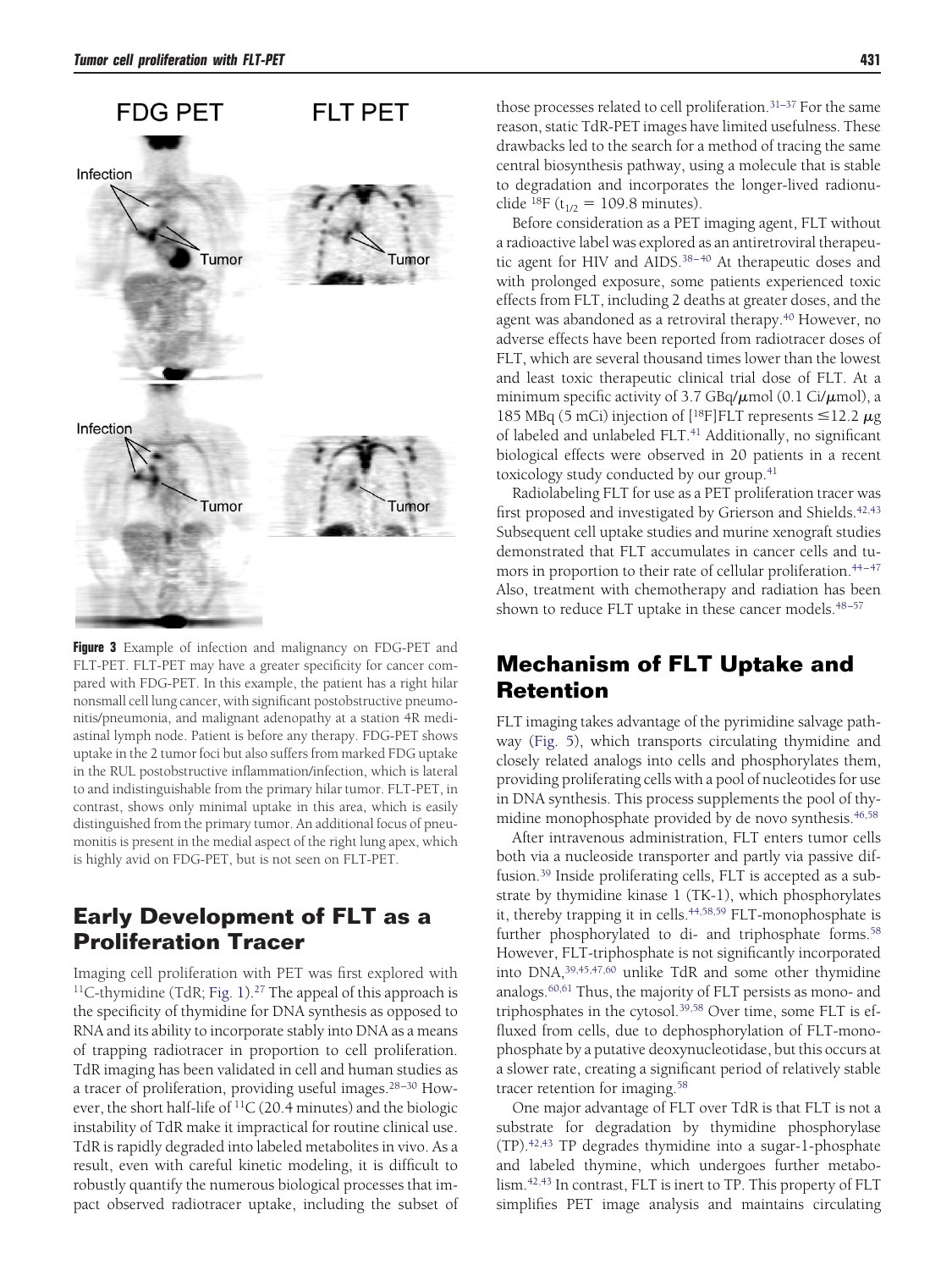<span id="page-3-0"></span>

**Figure 4** Example of CT and FLT-PET in evaluating response to chemotherapy in nonsmall cell lung cancer. FLT-PET could be used to assess response to chemotherapy. In this subject with nonsmall cell lung cancer, the lesion's size on CT did not show a significant change after chemotherapy. However, the visually assessed level and distribution of FLT uptake was noticeably different.

blood concentrations of FLT at higher levels after injection than with TdR. Also, unlike TdR, FLT is not a substrate for thymidine kinase 2, which is used for mitochondrial DNA replication and repair.<sup>45,59</sup> This specificity means that FLT uptake is exclusively linked to the thymidine salvage pathway in relation to nuclear DNA synthesis.

Phosphorylation by TK-1 is the rate limiting step in FLT accumulation in proliferating cells, causing FLT to accumulate in proportion to TK-1 activity.<sup>43-46,49,62-65</sup> Because its retention does not result from direct incorporation into DNA, it has been suggested that FLT is not a true tracer of proliferation[.66,67](#page-10-0) Nevertheless, the enzymatic activity of TK-1 is tightly regulated to correspond with cellular proliferation. TK-1 expression is typically low in the  $G_0/G_1$ phase of the cell cycle, and is selectively upregulated just before and during S-phase.<sup>68-72</sup> TK-1 is then rapidly degraded after G2 or M-phase. $68-72$  In practice, TK-1 activity is representative of S-phase fraction<sup>44-46</sup> and FLT uptake as a measurement of TK-1 activity correlates strongly with other markers of cellular proliferation, including PCNA and Ki-67 score.<sup>49,52,56,62,73,74</sup> Indeed, the metabolic trapping of FLT is analogous in concept to that of FDG, which depends on transport by Glut-1 and phosphorylation by hexokinase as a marker for glucose utilization, without further progression down the glycolytic pathway.<sup>42,63-65</sup>

In more aggressive tumors, there may be a more complex control of TK-1 activity where high TK-1 levels may no longer be tightly coupled with cell cycle stage, but may be

associated with other facets of tumor aggressiveness, such as high mutation rate in tumor cells. $44,71,75$  Thus, TK-1 dependent FLT uptake may reflect tumor aggressiveness, in addition to cell proliferation.

# **FLT Radiosynthesis**

Since the initial practical radiosynthesis of FLT at the University of Washington and Wayne State University,<sup>42,43</sup> several innovations have been adopted, with the aim of simplifying the synthesis and improving yield.<sup>76,77</sup> Currently, the favored FLT production method is the one described by Machulla and coworkers, $76$  which is a one-pot process that can be conveniently automated. A GMP-grade labeling precursor for this process is commercially available (ABX Biochemicals, Germany). The U.S. National Cancer Institute (NCI) has chosen this method, following United States Pharmacopeia [797, 823] guidance, for an investigational new drug application (IND), approved by the U.S. Food and Drug Administration (FDA). NCI encourages investigators to cross-file on this IND, to investigate FLT-PET in cancer.

# **Quantifying FLT Uptake**

There are 2 approaches to image analysis with FLT-PET. One simple method, which is practical in the clinic uses the standardized uptake value (SUV) derived from static images. The second method uses dynamic image sequences and kinetic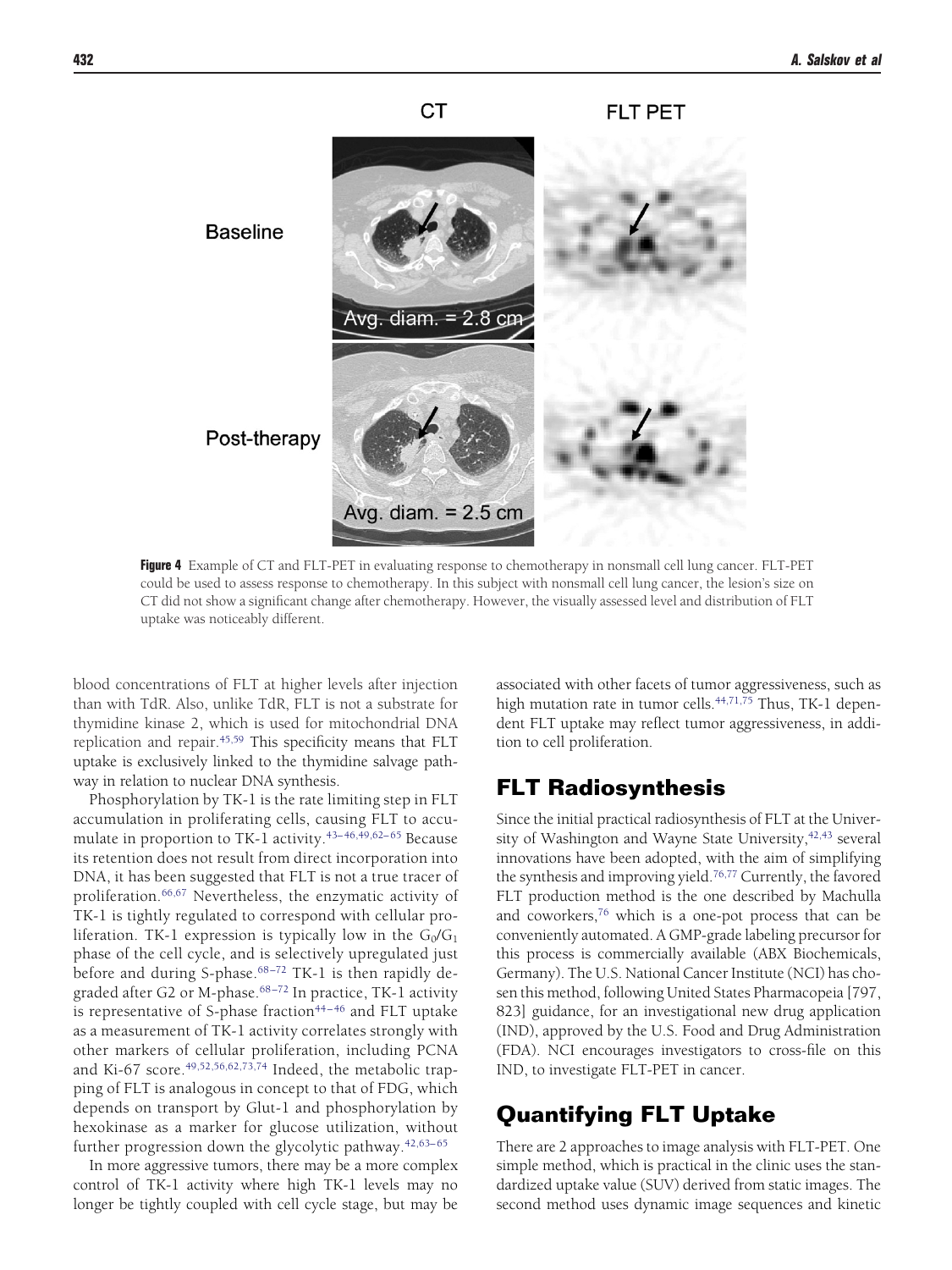<span id="page-4-0"></span>

**Figure 5** Thymidine salvage pathway and DNA (thymidine) synthesis pathway. Thymidine (TdR) enters cells via the thymidine salvage pathway and is trapped due to DNA incorporation. However, TdR is also rapidly broken down by thymidine phosphorylase (TP). FLT is not a substrate for TP and is trapped in cells after phosphorylation by TK-1, even though it is not incorporated into DNA. Abbreviations: (a) *enzymes*: TP (thymidine phosphorylase); TK (thymidine kinase: TK-1 (cytosolic), TK-2 (mitochondrial)); dNT (5'-deoxynucleotidase); TS (thymidylate synthase); TMPK (thymidylate kinase); NDPK (nucleotide diphosphate kinase); DNA polym (DNA polymerase); (b) *substrates*: TdR (thymidine); FLT (3'-deoxy-3'-fluorothymidine); dR-1P (2-deoxy-D-ribose-1a-phosphate); TMP, TDP, TTP (nucleotides); FLTMP, FLTDP, FLTTP (FLT nucleotides); dUMP (2'-deoxyuridine monophosphate).

modeling of tracer uptake. $63-65$  This approach is uniquely able to track FLT uptake and retention over time and to estimate the rates of the underlying biological processes that contribute to observed radiotracer levels. As a result, kinetic model-based results have shown stronger correlations with tumor proliferation rates than  $SUVs^{11,19,64}$  and have provided additional insights into the biology of malignant tumors.<sup>64,65</sup> With either method, partial volume correction can be employed to compensate for the limited resolution of current PET scanners, which leads to the underestimation of radiotracer uptake in small tumors.<sup>11,78</sup>

For FLT, Muzi and coworkers have described a kinetic model suitable for analyzing dynamic FLT-PET images of both somatic and brain tumors.<sup>63–65</sup> Kinetic analysis using a model with 2 tissue compartments yields estimates of rate constants characterizing FLT transport and retention within cells as well as the overall flux of FLT into cells. The FLT flux also can be estimated using the simplified graphical method developed by Patlak and coworkers.<sup>79,80</sup> A key prerequisite for kinetic analysis is the availability of an input function in the form of a blood or plasma time activity curve. This can be derived either from counting the activity in repeated arterial samples drawn during imaging or from fitting a historical FLT arterial curve to individual patient data derived from venous sampling.

Over time, after FLT injection, there is a low-level production of FLT-glucuronide in the liver. The presence of FLTglucuronide does not affect radiotracer uptake in proliferating tissues but does affect the measured blood concentration of FLT at later time points because not all observed radioactivity in blood or plasma represents FLT available to enter proliferating cells. Kinetic analysis takes into account the fraction of this metabolite in blood, using published methods for quickly and routinely analyzing its contribution to blood activity[.81,82](#page-10-0) On FLT-PET images, high tracer levels in the liver are due to the production of this glucuronide, not to elevated proliferation.

Although more technically demanding and often limited to a single field of view, dynamic imaging with kinetic modeling should be the initial approach to evaluate FLT in any new tumor type or clinical application. The additional precision and biological information provided by this method can then be utilized to develop simplified dynamic imaging protocols and to determine whether static imaging could suffice in a given clinical setting. This approach may be especially appropriate when FLT is used to assess tumor grade and prognosis, or to predict and monitor tumor response to therapy, rather than as a staging method. Because of its simplicity of implementation and the ability to scan over multiple fields of view, static FLT-PET imaging may ultimately be the method which transitions successfully to the clinic. This method has already shown high reproducibility[.24](#page-9-0) However, the ongoing work of validating FLT-PET as an accurate tracer of proliferation across the spectrum of human tumors and clinical settings (including after specific therapies) should be conducted using the biological insights provided by kinetic modeling and dynamic imaging.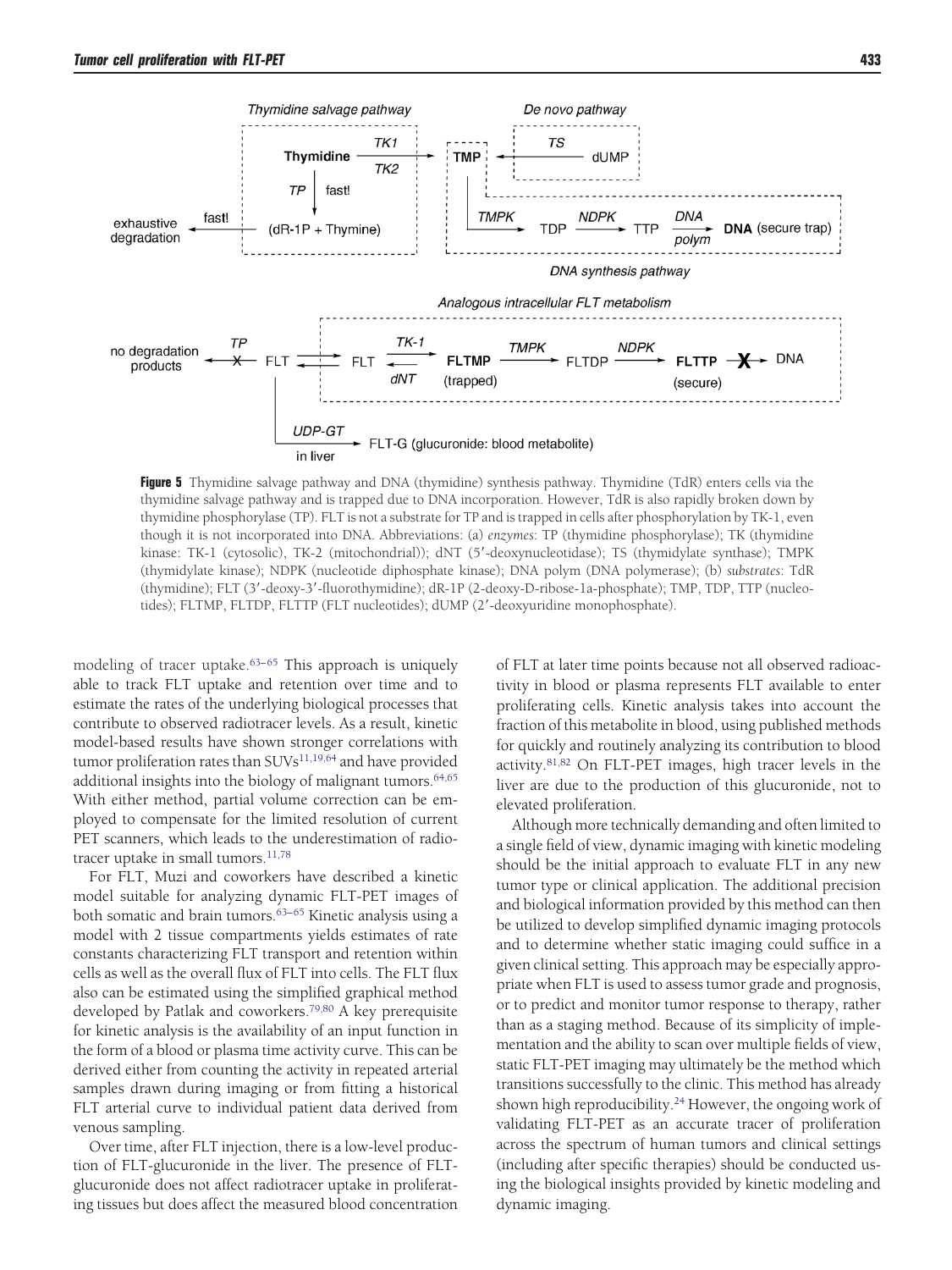### **Safety**

The safety of radiotracer doses of <sup>18</sup>F-FLT has been examined from the standpoints of both radiation exposure and drug toxicity, by our group at the University of Washington.<sup>41,83</sup> In terms of radiation exposure, 18F-FLT administered at a dose of 2.59 MBq/kg (0.07 mCi/kg) with a maximum dose of 185 MBq (5 mCi) produced similar whole-body and bladder wall radiation doses<sup>83</sup> as have been reported for FDG, per unit of activity injected.<sup>84</sup> With FLT administration, the brain and heart received lower radiation doses than with a comparable dose of FDG, whereas the liver and bone marrow received somewhat higher doses because of glucuronidation of FLT in the liver and high proliferation in the marrow. Whole-body and individual organ radiation doses after a 185 MBq (5 mCi) administration of 18F-FLT are well below the FDA's maximum suggested individual study and annual doses for radioactive research drugs.<sup>85</sup> Nevertheless, care should be exercised to observe these limits if administering higher doses of <sup>18</sup>F-FLT or conducting repeat scans in research patients.

In terms of any potential for drug toxicity, a single, 185- MBq (5 mCi) intravenous dose of 18F-FLT, at a minimum specific activity of 3.7 GBq/ $\mu$ mol (0.1 Ci/ $\mu$ mol; a conservative estimate), corresponds with a total labeled and unlabeled FLT mass of 12.2  $\mu$ g.<sup>41</sup> Comparing the integrated exposure to FLT in the systemic circulation, this dose is nearly 3000 times lower than the lowest cumulative dose observed to produce any toxicity (peripheral neuropathy) in clinical trials of FLT as antiretroviral therapy.<sup>40,41</sup> In addition, no neurological or other adverse effects were observed in any of 20 subjects receiving a single 18F-FLT radiotracer dose of 2.59 MBq/kg (0.07 mCi/kg) with a maximum dose of 185 MBq  $(5 \text{ mCi})$ .<sup>41</sup>

No dietary restrictions are necessary before FLT-PET, unlike with FDG-PET. In the current literature on FLT-PET scanning in humans, some studies required prescan fasting whereas others did not. Both types of studies produced quality images and reached similar conclusions regarding their significance and interpretation. This convenience of FLT-PET imaging could be especially significant to diabetic patients and will not be affected by fasting compliance issues. FLT uptake is also unlikely to be affected by patient movement during the prescan uptake period, unlike FDG uptake, which is influenced by skeletal muscle activity[.86](#page-10-0)

# **Clinical Investigations of FLT-PET**

To date, the majority of clinical studies of FLT-PET in humans have focused on validating it as an accurate measurement of proliferation in a broad spectrum of cancers [\(Fig. 2\)](#page-1-0), and assessing its usefulness for diagnosing and staging malignancies [\(Fig. 3\)](#page-2-0). Future studies should test FLT-PET's usefulness for predicting and monitoring response to therapy [\(Fig. 4\)](#page-3-0), and for predicting overall tumor aggressiveness and patient outcome. Already, a few studies have begun to do so in lymphoma,<sup>25</sup> glioma,<sup>16</sup> and breast cancer,<sup>23,24</sup> with positive findings.

#### Lung Cancer

Four studies have demonstrated that FLT uptake at PET correlates with the proliferation rate of human lung tumors[.11–14](#page-8-0) Compared with Ki-67 immunohistochemical scoring performed on biopsy or resection specimens, reported correlations ranged from  $r = 0.60$  to  $r = 0.92$ . Vesselle and coworkers found a greater correlation with Ki-67 scores when FLT uptake was quantified using kinetic modeling parameters,<sup>11,64</sup> rather than a simple SUV (SUV<sub>max</sub>,  $r = 0.61$ ; partial volume corrected SUV<sub>max</sub>,  $r = 0.67$ ; SUV<sub>mean</sub>,  $r = 0.72$ ; and modeled FLT flux,  $r = 0.89$ ). The importance of these findings stems from the prognostic value of tumor proliferation in nonsmall cell lung cancer[.9,10](#page-8-0) FLT-PET should therefore be investigated as an independent predictor of prognosis for early stage nonsmall cell lung cancer, where it could permit the selection of patients at risk for recurrence who would most benefit from adjuvant chemotherapy following surgical resection.

FLT-PET also has been evaluated for primary lung cancer detection and was found to have high accuracy, despite the fact that FLT has lower uptake in lung cancer than does FDG[.13,14,22,87](#page-8-0) Four studies that compared the diagnostic sensitivity of FLT-PET and FDG-PET in detecting primary lung cancer reported sensitivities of 72% to 100% and 89% to 100%, respectively[.13,14,22,87](#page-8-0) Two of these studies which also included benign lesions reported specificities of 86% to 100% and 57% to 73% for FLT-PET and FDG-PET, respectively[.13,22](#page-8-0) Although all studies assessed these diagnostic parameters in relatively small patient populations (17-35 subjects), they tell a consistent story: FDG is the more sensitive tracer, whereas FLT may be the more specific for malignancy [\(Fig. 3\)](#page-2-0). In a fifth study assessing diagnostic and staging accuracy, FLT-PET results were compared directly against FDG-PET results without biopsy confirmation, so it remains unknown whether dissimilarities between the 2 modalities were attributable to false negatives on FLT-PET, false positives on FDG-PET, or a combination.<sup>88</sup>

In assessing lymph node metastases from primary lung cancer, 2 studies reported FLT-PET sensitivities of 33% to 53% for lymph node status and specificities of 98% to 100%, whereas FDG had sensitivities of 44% to 77% and specificities of 95% to 100%[.13,22](#page-8-0) Therefore, in lung cancer, FLT-PET combined with FDG-PET could potentially improve the specificity of staging and provide information regarding tumor growth rate and aggressiveness which could impact prognosis and/or treatment selection.

The effect of chemotherapy and radiotherapy on FLT uptake in lung cancer still needs to be examined. Specifically, it should be explored whether decreases in FLT uptake after therapy correlate with clinical response by size criteria, whether they predict progression-free survival and overall survival, and how soon after the initiation of therapy a successful response can be predicted by FLT-PET. With the advent of cytostatic chemotherapy agents such as erlotinib (Tarceva), which can produce a response in lung cancer without associated tumor shrinkage, it will be necessary to have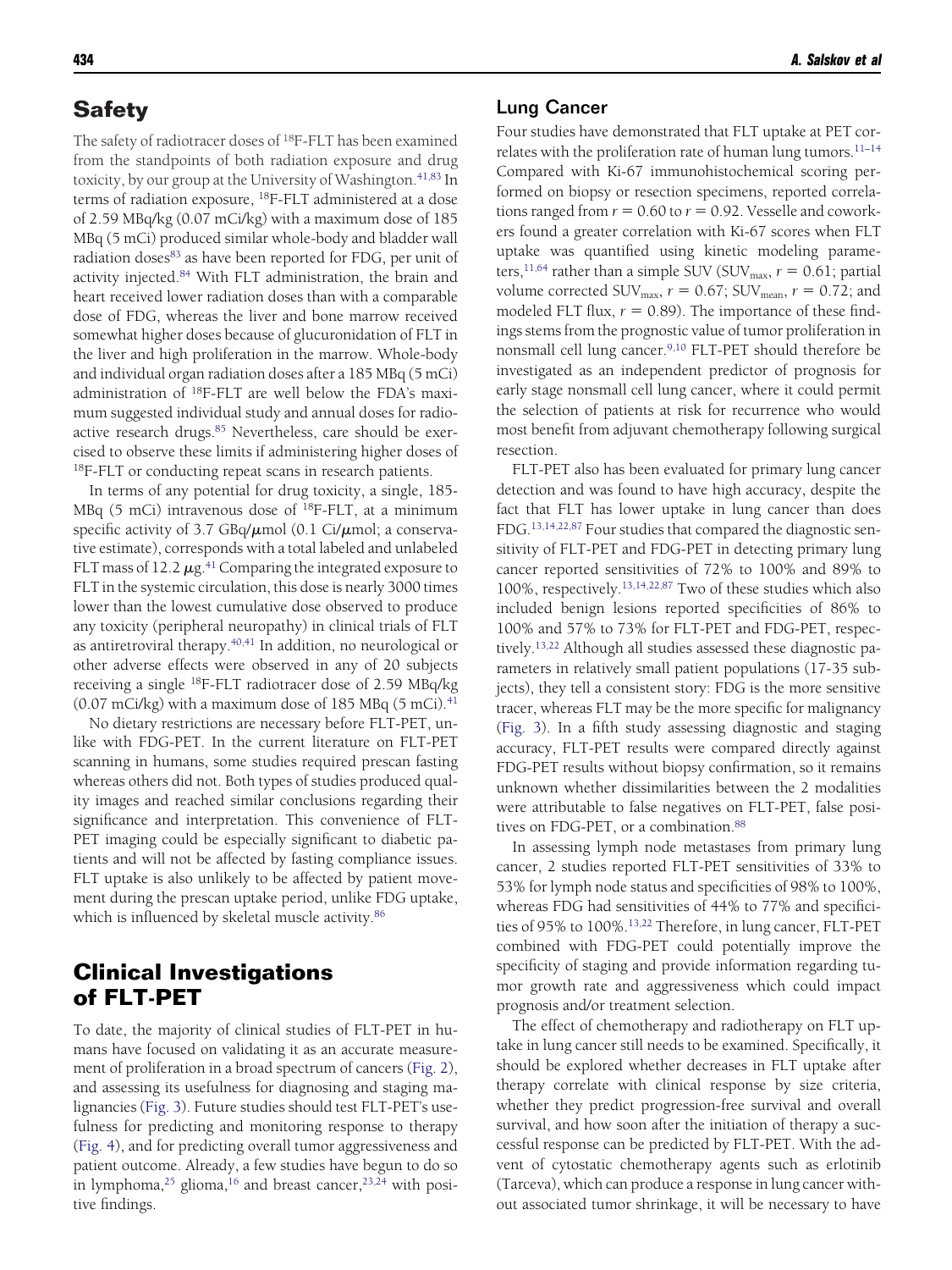alternative imaging tools to assess the biological effectiveness of such treatment. FLT-PET may play such a role.

#### Brain Malignancies

FLT, unlike FDG, is only slightly able to cross the intact blood–brain barrier.<sup>89,90</sup> For this reason and because of low proliferation in normal brain tissues, FLT has very low background uptake in the brain. However, FLT is taken up significantly by high-grade gliomas and other brain tumors associated with significant blood-brain barrier breakdown[.15–17,91](#page-8-0) As a result, FLT-PET can create images of high-grade brain malignancies with greater tumor/background contrast than possible with FDG-PET[.15,16](#page-8-0) FDG, in comparison, has high background uptake in the normal brain, in particular in gray matter. This physiologic uptake makes image interpretation difficult and can obscure malignant tumors or sites of tumor recurrence with FDG uptake equal to or less than background.<sup>92-94</sup>

Because of this difference, FLT-PET can have distinct advantages over FDG-PET in diagnosing high-grade brain tumors. To demonstrate this point, Choi and coworkers<sup>15</sup> performed FLT-PET on a series of 22 patients with suspicious brain lesions with FDG uptake equal to or less than background (ie, those which would be extremely difficult to detect by FDG-PET). In this sample, FLT-PET successfully detected 11 of 14 cancerous tumors and accurately showed no uptake in 5 of 8 benign lesions. Three false positive findings were found in 1 subacute infarction, 1 multiple sclerosis lesion, and 1 focus of radiation necrosis.

However, FLT's limited penetration of the intact blood– brain barrier also means that low-grade tumors without significant breakdown of the blood-brain barrier have very low uptake of FLT and can frequently go undetected[.15,16,65,91](#page-8-0) As a result of this dichotomy, overall sensitivities of 79% to 82% have been reported for the detection of brain malignancies with FLT-PET[.15,16,91](#page-8-0)

Overall, Choi and coworkers have reported that FLT uptake correlates very well with tumor grade at pathology (*r* 0.87), and have proposed that FLT uptake may therefore be able to function as a noninvasive means of grading brain tumors[.15](#page-8-0) FLT uptake has been found to correlate strongly with tumor proliferation assessed by Ki-67 immunohistochemistry in gliomas of all grades ( $r = 0.84$  and  $r = 0.82$ , respectively)[.15,16](#page-8-0)

In gliomas, cellular proliferation assessed by Ki-67 immunohistochemistry is a well-characterized marker of clinical outcome[,6,7](#page-8-0) suggesting that FLT-PET may also be able to noninvasively predict outcome in gliomas. Chen and coworkers recently tested this hypothesis in a series of 25 patients with newly diagnosed or recurrent gliomas.<sup>16</sup> In this series, FLT-PET visualized all 18 high-grade (III/IV) gliomas, but none of 4 grade II gliomas or 3 gliomas with long-term stability used as negative controls. FLT-PET was also an outstanding indicator of prognosis. All 14 patients who had disease recurrences and died during the follow up period also had visually positive FLT-PET results, including 5 patients with negative FDG-PET findings. The mean FLT SUV of this group was twice that of survivors. On the other hand, none of the 7 patients with visually negative FLT-PET findings (4 with low-grade gliomas and 3 with long-term stable disease) had a relapse or died during the follow-up period. These findings demonstrate the potential of FLT-PET for predicting survival after treatment.

#### Lymphoma

The majority of clinical work on FLT-PET in lymphoma has been conducted by Buck and coworkers. This group has shown in a series of 25 patients that FLT  $\text{SUV}_{\text{max}}$  was strongly correlated with cellular proliferation assessed by Ki-67 immunohistochemistry ( $r = 0.84$ ).<sup>18</sup> In addition, there was a clear dichotomy between 14 aggressive and 11 indolent lymphomas in this series, with the former group having mean FLT SUV<sub>max</sub> and Ki-67 scores of 8.8 and 83%, respectively, and the latter group having mean FLT  $\text{SUV}_{\text{max}}$  and Ki-67 scores of 3.7 and 14%, respectively. These findings are in accord with a much smaller series by Buchmann and coworkers[.95](#page-10-0)

On the basis of these initial results, lymphoma appears to display a much greater uptake of FLT than any other malignancy, possibly due in part to a high fraction of proliferating cells in aggressive lymphomas. However, even indolent lymphomas with a mean Ki-67 score of 14% had a mean FLT  $\text{SUV}_{\text{max}}$  of 3.7. This level of FLT uptake is considerably higher than the mean for any other malignancy examined to date. In fact, overall FLT uptake was comparable in magnitude to FDG uptake[.18,25](#page-9-0) In detection of lesions, Buck and coworkers found that in 34 patients, FLT detected more lymphoma lesions than were detected by routine clinical staging (490 versus 420). However, given the high uptake of FLT in normal bone marrow and the propensity for marrow involvement in lymphoma, the clinical usefulness of FLT-PET in staging lymphoma is still likely to be limited. Future research should focus on FLT's role in predicting and assessing response to therapy, with FDG-PET remaining the main lymphoma staging tool.

Recently, the same group examined the ability of FLT-PET to predict response to chemotherapy with cyclophosphamide, doxorubicin, vincristine, and prednisone (CHOP) in non-Hodgkin's lymphoma (NHL)[.25](#page-9-0) In 22 patients, there was a mean 68% decrease in FLT uptake just 2 days after receiving the first dose of CHOP, a 77% decrease at 7 days, and an 85% decrease at 40 days compared with baseline, after a second cycle of CHOP. Furthermore, uptake measurements within 1 week after the first CHOP administration corresponded significantly with eventual response, determined by computed tomography (CT) and magnetic resonance imaging (MRI) criteria over 3 months later, after 6 cycles of CHOP. Mean FLT SUV during the first week was 1.5 in complete responders, versus 2.6 in partial responders. Only one patient had progressive disease, and 2 days after CHOP, this patient had an FLT SUV of 9.0, the highest uptake value observed in any patient, at any posttherapy time point. These results demonstrate the potential of FLT for early assessment of treatment response in lymphoma, affording the possibility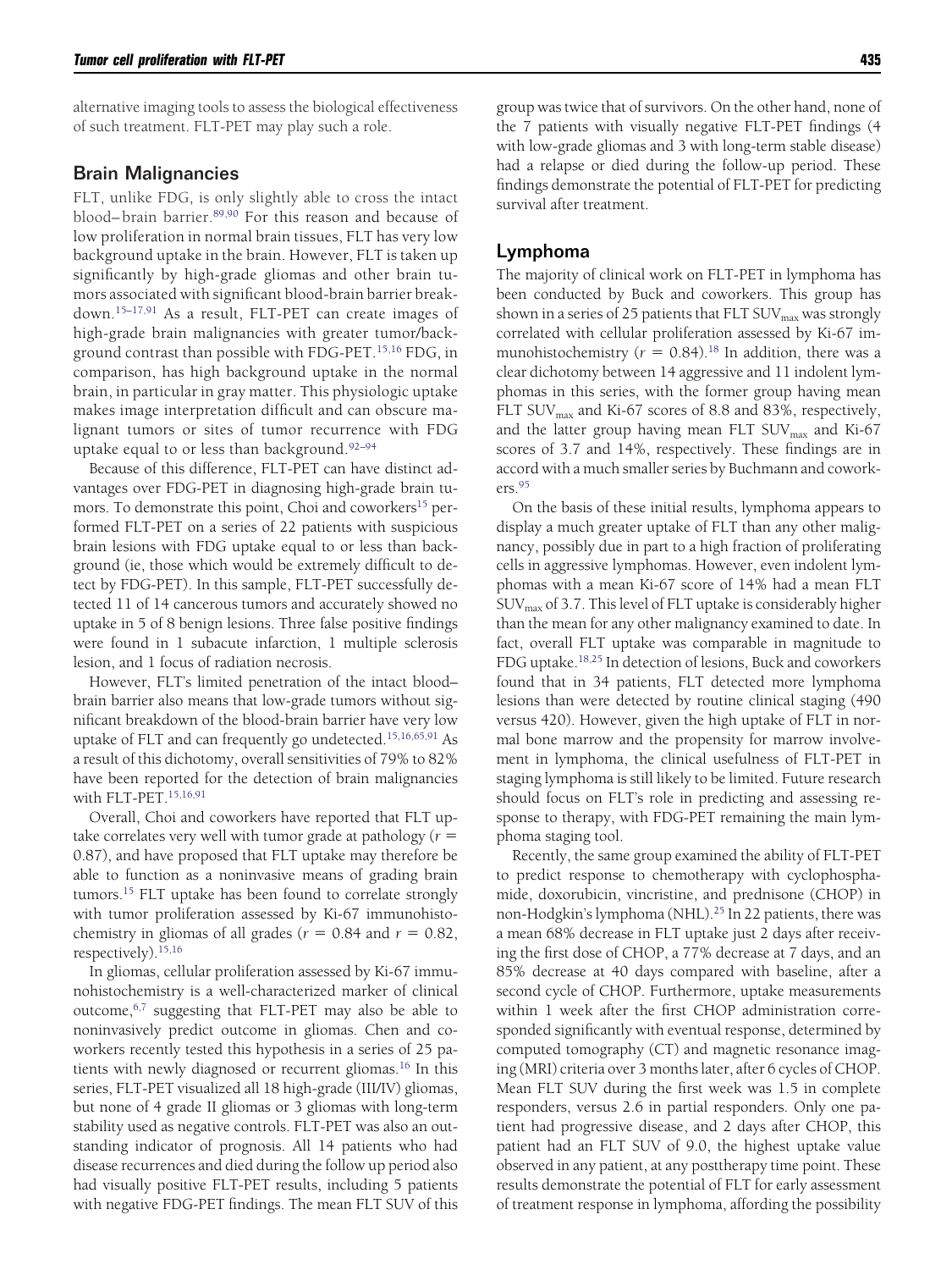of switching therapy regimens quickly in cases of nonresponse. Because relapse only occurred in 2 patients, correlation between residual FLT uptake or decrease in FLT uptake and overall outcome was not attempted. However, future studies should examine this question.

#### Breast Cancer

Two recent studies have demonstrated the potential of FLT for early assessment of response to chemotherapy in breast cancer.<sup>23,24</sup> In 14 patients with metastatic breast cancer, Pio and coworkers<sup>23</sup> performed FLT-PET before and 2 weeks after initiation of chemotherapy, which was cytotoxic for four patients and hormonal only for 5. In these patients, the percent decrease in FLT uptake observed over the first two weeks of therapy correlated strongly with late CT size changes ( $r = 0.74$ ) and CA27.29 tumor marker levels ( $r =$ 0.79) measured 3.3 and 5.8 months later, respectively. In contrast, changes in FDG uptake over the first two weeks were not significantly correlated with these response measurements. Also, in three patients in whom the directionality of FLT and FDG uptake changes differed, FLT was the more accurate clinical indicator.

Similarly, Kenny and coworkers measured FLT uptake in 13 patients with 17 breast cancer lesions, immediately before and 1 week after initiation of treatment with combined 5-FU, epirubicin, and cyclophosphamide, and compared these values with patients' eventual response by CT RECIST criteria after 60 days. $24$  The 6 patients who were found to have a partial or complete response at 60 days also had a greater percent reduction in tumor FLT uptake during the first week, compared with the 6 patients ultimately diagnosed with stable disease.

In breast cancer, FLT uptake has been shown to correlate with cellular proliferation assessed by Ki-67 immunohistochemistry[.19](#page-9-0) In 12 patients, a greater correlation coefficient was observed when quantifying FLT uptake using kinetic modeling parameter estimates ( $r = 0.92$ ) than when using either the 21- or 60-minute postinjection  $\text{SUV}_{\text{max}}$  ( $r = 0.71$ ) and  $r = 0.79$ , respectively). This advantage of kinetic modeling is analogous to observations in lung cancer.<sup>11,64</sup> The fraction of tracer uptake at 5 minutes retained at 60 minutes (FRT) produced an equally excellent correlation ( $r = 0.92$ ). However, another study by Smyczek-Gargya and coworkers found no significant correlation  $(r = 0.1)$  between FLT uptake and proliferation by Ki-67 scores derived from core biopsies of 12 breast cancers.<sup>96</sup> Although it would be easy to attribute these negative results to a small sample size or to biopsy sampling limitations, future studies in breast cancer should examine this issue for the purpose of clarification.

In terms of staging, Smyczek-Gargya and coworkers reported that in 12 patients, although FLT uptake was lower than FDG uptake in primary breast cancers, tumor/background contrast was equivalent because of low background FLT uptake in the normal breast.<sup>96</sup> FLT-PET successfully detected 13 of 14 primary breast cancers and 7 of 8 axillary lymph node metastases. Been and coworkers also reported good tumor/background uptake ratios with FLT-PET in breast cancer.<sup>21</sup> However, in this study, FLT only detected 8 of 10 primary breast cancers and 2 of 7 patients' lymph node metastases. Because of the limited numbers of patients in these studies, larger trials will have to be conducted to determine whether FLT-PET should play any role in axillary lymph node staging. However, even in the best case, it is unlikely that FLT-PET would replace sentinel lymph node mapping and excision for accurately evaluating the axilla. Instead, FLT-PET is most likely to play a role in assessing response to therapy, especially in locally advanced breast cancers treated with neoadjuvant chemotherapy.

#### Colorectal Cancer

Francis and coworkers reported imaging 17 patients with primary or metastatic colorectal cancer (CRC) using FLT-PET.<sup>97</sup> Using FLT-PET, they successfully detected all 6 primary CRCs, all 6 peritoneal metastases, and 5 of 6 lung metastases. Disappointingly, however, they detected only 11 of 32 liver metastases because of high background activity in the liver, caused by hepatic glucuronidation of FLT. Because the liver is a key site of possible metastasis for CRCs, FLT is unlikely to provide comprehensive staging on its own. Its role will more likely be in combination with FDG-PET, in the evaluation of treatment response in rectal cancer patients undergoing induction chemoradiotherapy.

#### Esophageal Cancer

Only van Westreenen and coworkers have specifically examined FLT uptake in esophageal cancer, finding that, in their series of 10 patients, they successfully detected 8 of 10 primary esophageal cancers with FLT-PET, compared with 10 of 10, with 2 false-positive findings using FDG-PET[.98](#page-10-0) Both tracers successfully detected only 2 of 8 primary lymph node metastases, and only one of these metastases was detected by both tracers.

Surprisingly, in this study, there was not a significant positive correlation between FLT uptake and cellular proliferation assessed by Ki-67 scoring ( $r = -0.76$ ).<sup>98</sup> Negative results also were obtained in a similar comparison by Dittmann and coworkers, in 9 patients with thoracic tumors, including 5 esophageal carcinomas ( $r = 0.24$ ).<sup>87</sup> Because both of these studies were extremely small, and because the van Westreenen study may have been hampered by using extremely short emission scans of only 2 minutes per bed position, it remains to be seen whether these findings reveal an unusual property of esophageal carcinoma, or are merely an anomaly.

#### Head and Neck Cancer

Two groups of authors have examined the diagnostic and staging accuracy of FLT-PET in head and neck cancer. In a series of 17 primary and recurrent laryngeal cancers, Cobben and coworkers reported that although FLT had lower uptake in primary tumors than FDG, both tracers successfully detected 15 of 17 primary tumors, with 1 false-positive finding with FDG-PET and 2 with FLT-PET[.99](#page-10-0) In addition, Troost and coworkers reported that in a series of 10 stage II-IV squamous cell head and neck cancers, FLT successfully de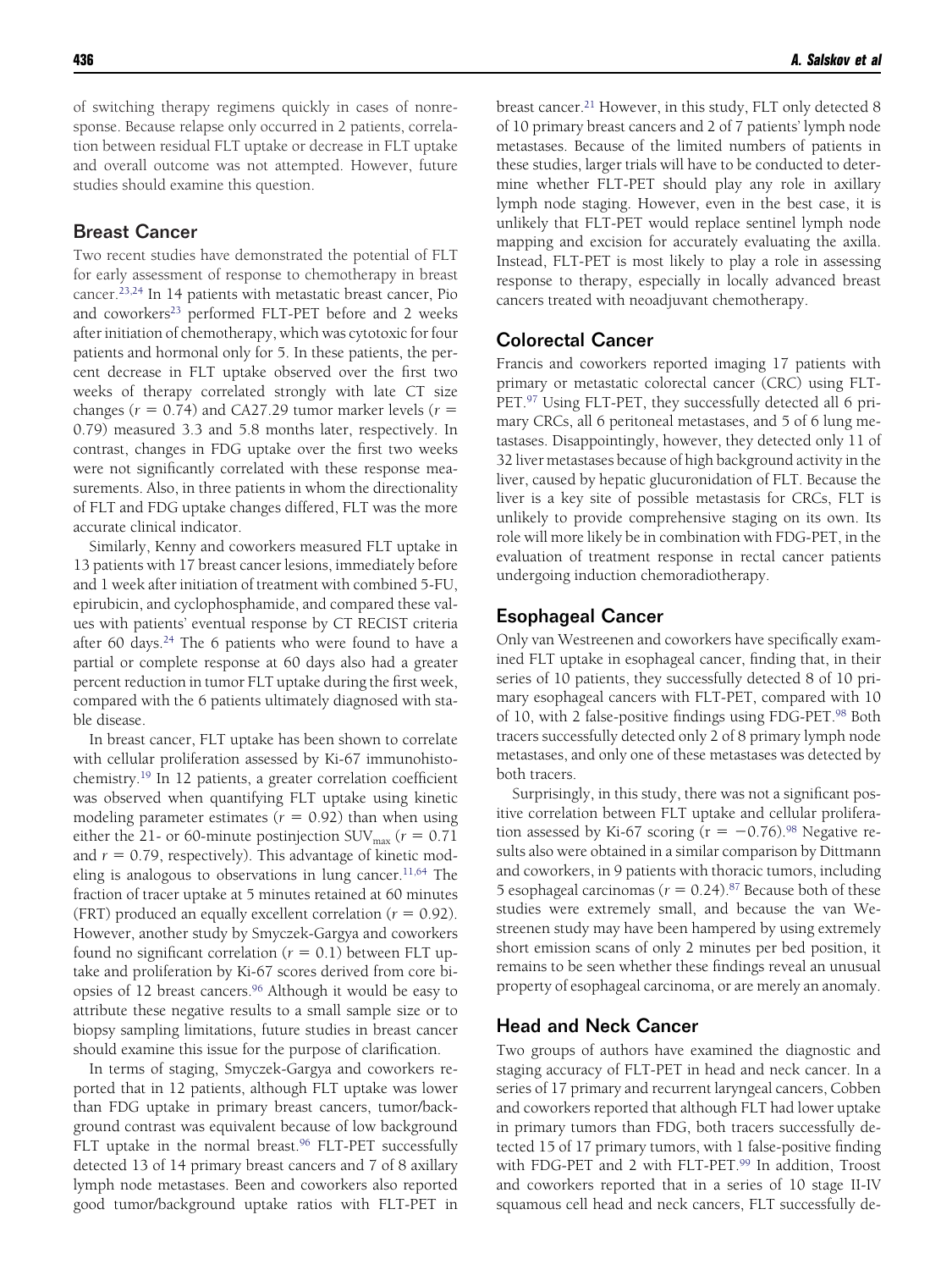<span id="page-8-0"></span>tected 3 of 3 metastatic cervical lymph node metastases but also showed increased uptake in a large number of benign lymph nodes.<sup>20</sup> This effect was found to be caused by high proliferation of B-lymphocytes in germinal centers in lymph nodes, with Ki-67 scores that were actually greater than in squamous cell carcinoma nodal metastases. The number of germinal centers was also greatly increased in false-positive lymph nodes. This study therefore revealed a significant and hitherto unexplored source of false-positive FLT lymph node findings which warrants further characterization, especially to determine in what clinical situations this type of finding is likely to occur. Overall, FLT uptake was found to correlate significantly with proliferative activity in lymph nodes quantified by either Ki-67 or deoxyuridine staining of pathology specimens ( $r = 0.69$  and  $r = 0.74$ , respectively).<sup>20</sup>

#### Melanoma

Cobben and coworkers have investigated FLT-PET in a series of 10 patients with stage III melanoma.<sup>100</sup> FLT-PET correctly detected the extent of locoregional lymph node metastasis in all patients and correctly upstaged 2 patients. Of a total of 30 pooled histologic samples, FLT correctly detected 22 of 25 malignant foci and correctly showed no uptake in 3 of 5 benign foci. In an additional 11 foci detected by FLT for which histologic confirmation was not available, clinical correlation revealed that FLT was true-positive in 5, false-positive in 4, and 2 could not be definitively evaluated but were likely true-positive. Thus, FLT may show some ability to contribute to the noninvasive locoregional staging of melanoma. However, as in the setting of breast cancer, FLT-PET should not be expected to be able to improve on the sensitivity of lymphoscintigraphy and sentinel lymph node excision. The overall noninvasive staging of melanoma will likely remain the domain of FDG-PET/CT. The role of FLT-PET in initial prognostic assessment or in assessing response to therapy in melanoma still needs to be explored.

#### Soft Tissue Sarcoma of the Extremities

Cobben and coworkers also examined FLT-PET in 19 patients with 20 soft-tissue sarcomas of the extremities.<sup>101</sup> They found that FLT-PET detected all sarcomas and also identified additional malignant foci in 3 of the patients, with significant clinical implications. Benign, false-positive lesions were also detected by FLT-PET in 3 of the patients. Either the FLT SUV or the tumor/nontumor uptake ratio was able to distinguish between low- and high-grade sarcomas. These measurements also correlated with proliferation by immunohistochemical scoring and the French and Japanese grading systems for sarcoma (all correlations between  $r = 0.55$  and  $r = 0.75$ ). In addition, Been and coworkers have examined FLT-PET before and after treatment with hyperthermic isolated limb perfusion (HILP) in 10 patients, concluding that pretreatment FLT uptake correlates with mitotic index  $(r = 0.82)$  and predicts clinical response to treatment[.26](#page-9-0)

### **The Future of FLT-PET**

<sup>18</sup>F-FLT is a promising tracer for which the basic mechanism of cellular uptake and retention is known. Further cell uptake studies should be conducted to understand how cellular uptake of FLT is affected by various therapeutic interventions, across many cell lines. With well established dosimetry, no known toxicity for radiotracer doses, and an IND that can be cross-filed, FLT is ready for a thorough validation in larger trials addressing clinically relevant questions. FLT's role will likely be (1) to establish patient prognosis through measurement of primary tumor proliferation rate and (2) to predict and evaluate tumor response to therapy. In most clinical settings, it is expected to be applied as strong adjunct to staging by FDG-PET.

#### **References**

- 1. Strauss LG: Fluorine-18 deoxyglucose and false-positive results: A major problem in the diagnostics of oncological patients. Eur J Nucl Med 23:1409-1415, 1996
- 2. Metser U, Even-Sapir E: Increased (18)F-fluorodeoxyglucose uptake in benign, nonphysiologic lesions found on whole-body positron emission tomography/computed tomography (PET/CT): Accumulated data from four years of experience with PET/CT. Semin Nucl Med 37:206-222, 2007
- 3. Faneyte IF, Schrama JG, Peterse JL, et al: Breast cancer response to neoadjuvant chemotherapy: Predictive markers and relation with outcome. Br J Cancer 88:406-412, 2003
- 4. Takeuchi H, Ozawa S, Ando N, et al: Cell-cycle regulators and the Ki-67 labeling index can predict the response to chemoradiotherapy and the survival of patients with locally advanced squamous cell carcinoma of the esophagus. Ann Surg Oncol 10:792-800, 2003
- 5. Chang J, Ormerod M, Powles TJ, et al: Apoptosis and proliferation as predictors of chemotherapy response in patients with breast carcinoma. Cancer 89:2145-2152, 2000
- 6. Grzybicki DM, Moore SA: Implications of prognostic markers in brain tumors. Clin Lab Med 19:833-847, 1999
- 7. Brown DC, Gatter KC: Ki67 protein: The immaculate deception? Histopathology 40:2-11, 2002
- 8. van Diest PJ, van der Wall E, Baak JP: Prognostic value of proliferation in invasive breast cancer: A review. J Clin Pathol 57:675-681, 2004
- 9. Pugsley JM, Schmidt RA, Vesselle H: The Ki-67 index and survival in non-small cell lung cancer: A review and relevance to positron emission tomography. Cancer J 8:222-233, 2002
- 10. Martin B, Paesmans M, Mascaux C, et al: Ki-67 expression and patients survival in lung cancer: Systematic review of the literature with meta-analysis. Br J Cancer 91:2018-2025, 2004
- 11. Vesselle H, Grierson J, Muzi M, et al: In vivo validation of 3'deoxy-3=-[(18)F]fluorothymidine ([(18)F]FLT) as a proliferation imaging tracer in humans: Correlation of [(18)F]FLT uptake by positron emission tomography with Ki-67 immunohistochemistry and flow cytometry in human lung tumors. Clin Cancer Res 8:3315-3323, 2002
- 12. Buck AK, Halter G, Schirrmeister H, et al: Imaging proliferation in lung tumors with PET: 18F-FLT versus 18F-FDG. J Nucl Med 44: 1426-1431, 2003
- 13. Yap CS, Czernin J, Fishbein MC, et al: Evaluation of thoracic tumors with 18F-fluorothymidine and 18F-fluorodeoxyglucose-positron emission tomography. Chest 129:393-401, 2006
- 14. Yamamoto Y, Nishiyama Y, Ishikawa S, et al: Correlation of (18)F-FLT and (18)F-FDG uptake on PET with Ki-67 immunohistochemistry in non-small cell lung cancer. Eur J Nucl Med Mol Imaging, 2007
- 15. Choi SJ, Kim JS, Kim JH, et al: [18F]3'-deoxy-3'-fluorothymidine PET for the diagnosis and grading of brain tumors. Eur J Nucl Med Mol Imaging 32:653-659, 2005
- 16. Chen W, Cloughesy T, Kamdar N, et al: Imaging proliferation in brain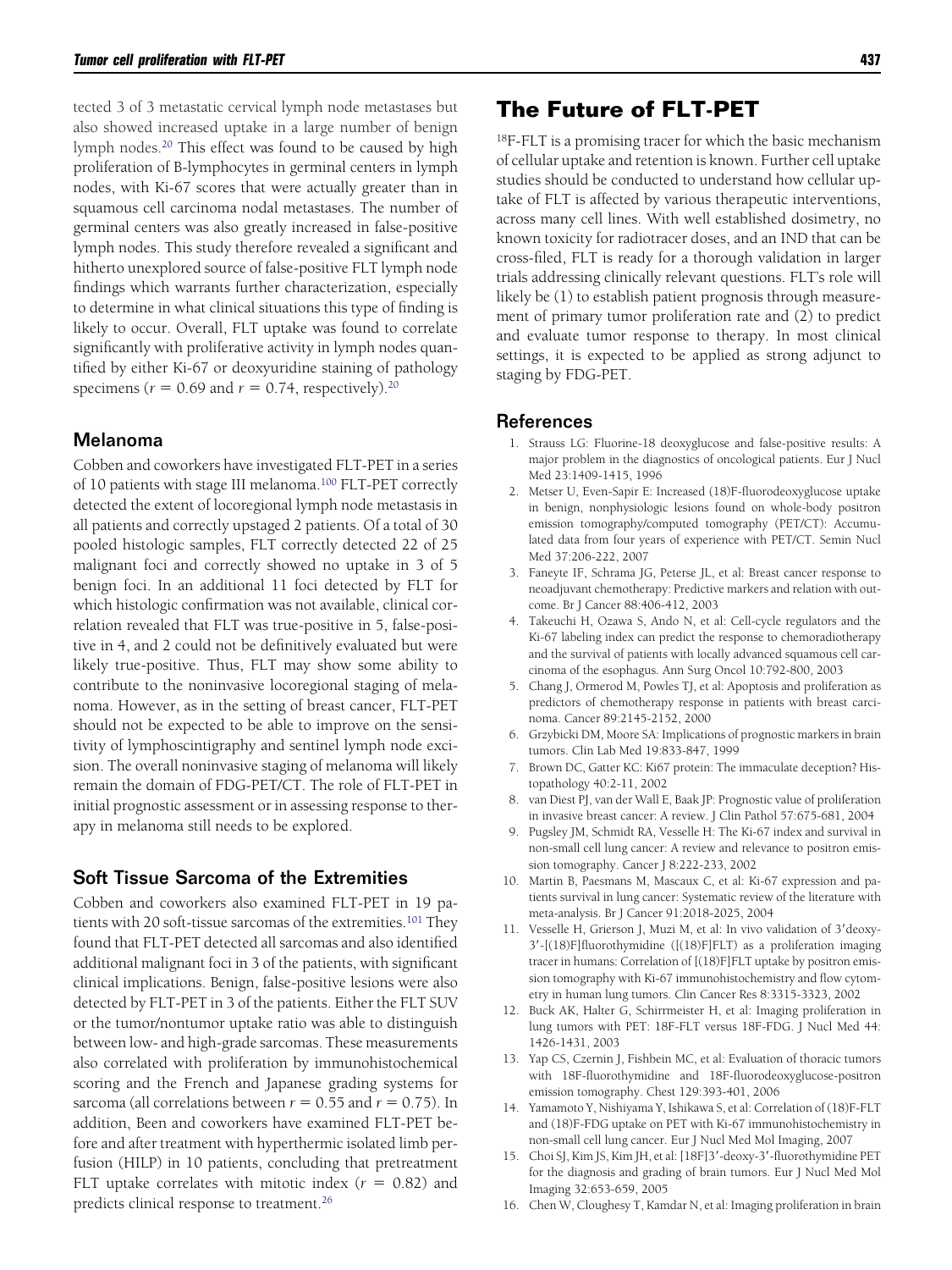<span id="page-9-0"></span>tumors with 18F-FLT PET: comparison with 18F-FDG. J Nucl Med 46:945-952, 2005

- 17. Saga T, Kawashima H, Araki N, et al: Evaluation of primary brain tumors with FLT-PET: usefulness and limitations. Clin Nucl Med 31:774-780, 2006
- 18. Buck AK, Bommer M, Stilgenbauer S, et al: Molecular imaging of proliferation in malignant lymphoma. Cancer Res 66:11055-11061, 2006
- 19. Kenny LM, Vigushin DM, Al-Nahhas A, et al: Quantification of cellular proliferation in tumor and normal tissues of patients with breast cancer by [18F]fluorothymidine-positron emission tomography imaging: Evaluation of analytical methods. Cancer Res 65:10104-10112, 2005
- 20. Troost EG, Vogel WV, Merkx MA, et al: 18F-FLT PET does not discriminate between reactive and metastatic lymph nodes in primary head and neck cancer patients. J Nucl Med 48:726-735, 2007
- 21. Been LB, Elsinga PH, de Vries J, et al: Positron emission tomography in patients with breast cancer using (18)F-3'-deoxy-3'-fluoro-l-thymidine ((18)F-FLT)—a pilot study. Eur J Surg Oncol 32:39-43, 2006
- 22. Buck AK, Hetzel M, Schirrmeister H, et al: Clinical relevance of imaging proliferative activity in lung nodules. Eur J Nucl Med Mol Imaging 32:525-533, 2005
- 23. Pio BS, Park CK, Pietras R, et al: Usefulness of 3'-[F-18]fluoro-3'deoxythymidine with positron emission tomography in predicting breast cancer response to therapy. Mol Imaging Biol 8:36-42, 2006
- 24. Kenny L, Coombes RC, Vigushin DM, et al: Imaging early changes in proliferation at 1 week post chemotherapy: a pilot study in breast cancer patients with  $3'$ -deoxy-3'-[(18)F]fluorothymidine positron emission tomography. Eur J Nucl Med Mol Imaging, 2007
- 25. Herrmann K, Wieder HA, Buck AK, et al: Early response assessment using 3'-deoxy-3'-[18F]fluorothymidine-positron emission tomography in high-grade non-Hodgkin's lymphoma. Clin Cancer Res 13: 3552-3558, 2007
- 26. Been LB, Suurmeijer AJ, Elsinga PH, et al: 18F-fluorodeoxythymidine PET for evaluating the response to hyperthermic isolated limb perfusion for locally advanced soft-tissue sarcomas. J Nucl Med 48:367-372, 2007
- 27. Martiat P, Ferrant A, Labar D, et al: In vivo measurement of carbon-11 thymidine uptake in non-Hodgkin's lymphoma using positron emission tomography. J Nucl Med 29:1633-1637, 1988
- 28. Shields AF, Mankoff DA, Link JM, et al: Carbon-11-thymidine and FDG to measure therapy response. J Nucl Med 39:1757-1762, 1998
- 29. Wells P,Gunn RN, Alison M, et al: Assessment of proliferation in vivo using 2-[(11)C]thymidine positron emission tomography in advanced intra-abdominal malignancies. Cancer Res 62:5698-5702, 2002
- 30. Eary JF, Mankoff DA, Spence AM, et al: 2-[C-11]thymidine imaging of malignant brain tumors. Cancer Res 59:615-621, 1999
- 31. Shields AF, Graham MM, Kozawa SM, et al: Contribution of labeled carbon dioxide to PET imaging of carbon-11-labeled compounds. J Nucl Med 33:581-584, 1992
- 32. Shields AF, Mankoff D, Graham MM, et al: Analysis of 2-carbon-11 thymidine blood metabolites in PET imaging. J Nucl Med 37:290- 296, 1996
- 33. Mankoff DA, Shields AF, Graham MM, et al: A graphical analysis method to estimate blood-to-tissue transfer constants for tracers with labeled metabolites. J Nucl Med 37:2049-2057, 1996
- 34. Mankoff DA, Shields AF, Graham MM, et al: Kinetic analysis of 2-[carbon-11]thymidine PET imaging studies: Compartmental model and mathematical analysis. J Nucl Med 39:1043-1055, 1998
- 35. Mankoff DA, Shields AF, Link JM, et al: Kinetic analysis of 2-[11C]thymidine PET imaging studies: Validation studies. J Nucl Med 40:614-624, 1999
- 36. Wells JM, Mankoff DA, Eary JF, et al: Kinetic analysis of 2-[11C]thymidine PET imaging studies of malignant brain tumors: Preliminary patient results. Mol Imaging 1:145-150, 2002
- 37. Wells JM, Mankoff DA, Muzi M, et al: Kinetic analysis of 2-[11C]thymidine PET imaging studies of malignant brain tumors: Compartmental model investigation and mathematical analysis. Mol Imaging 1:151-159, 2002
- 38. Hartmann H, Vogt MW, Durno AG, et al: Enhanced in vitro inhibition of HIV-1 replication by 3'-fluoro-3'-deoxythymidine compared to several other nucleoside analogs. AIDS Res Hum Retroviruses 4:457-466, 1988
- 39. Kong XB, Zhu QY,Vidal PM, et al: Comparisons of anti-human immunodeficiency virus activities, cellular transport, and plasma and intracellular pharmacokinetics of 3'-fluoro-3'-deoxythymidine and 3'-azido-3'-deoxythymidine. Antimicrob Agents Chemother 36:808-818, 1992
- 40. Flexner C, van der Horst C, Jacobson MA, et al: Relationship between plasma concentrations of 3'-deoxy-3'-fluorothymidine (alovudine) and antiretroviral activity in two concentration-controlled trials. J Infect Dis 170:1394-1403, 1994
- 41. Turcotte E, Wiens LW, Grierson JR, et al: Toxicology evaluation of radiotracer doses of 3'-deoxy-3'-[18F]fluorothymidine (18F-FLT) for human PET imaging: Laboratory analysis of serial blood samples and comparison to previously investigated therapeutic FLT doses. BMC Nucl Med 7:3, 2007
- 42. Shields AF, Grierson JR, Dohmen BM, et al: Imaging proliferation in vivo with [F-18]FLT and positron emission tomography. Nat Med 4:1334-1336, 1998
- 43. Grierson JR, Shields AF: Radiosynthesis of 3'-deoxy-3'-[(18)F]fluorothymidine: [(18)F]FLT for imaging of cellular proliferation in vivo. Nucl Med Biol 27:143-156, 2000
- 44. Rasey JS, Grierson JR, Wiens LW, et al: Validation of FLT uptake as a measure of thymidine kinase-1 activity in A549 carcinoma cells. J Nucl Med 43:1210-1217, 2002
- 45. Toyohara J, Waki A, Takamatsu S, et al: Basis of FLT as a cell proliferation marker: Comparative uptake studies with [3H]thymidine and [3H]arabinothymidine, and cell-analysis in 22 asynchronously growing tumor cell lines. Nucl Med Biol 29:281-287, 2002
- 46. Schwartz JL, Tamura Y, Jordan R, et al: Monitoring tumor cell proliferation by targeting DNA synthetic processes with thymidine and thymidine analogs. J Nucl Med 44:2027-2032, 2003
- 47. Wagner M, Seitz U, Buck A, et al: 3'-[18F]fluoro-3'-deoxythymidine ([18F]-FLT) as positron emission tomography tracer for imaging proliferation in a murine B-cell lymphoma model and in the human disease. Cancer Res 63:2681-2687, 2003
- 48. Dittmann H, Dohmen BM, Kehlbach R, et al: Early changes in [18F]FLT uptake after chemotherapy: An experimental study. Eur J Nucl Med Mol Imaging 29:1462-1469, 2002
- 49. Barthel H, Cleij MC, Collingridge DR, et al: 3'-deoxy-3'-[18F]fluorothymidine as a new marker for monitoring tumor response to antiproliferative therapy in vivo with positron emission tomography. Cancer Res 63:3791-3798, 2003
- 50. Sugiyama M, Sakahara H, Sato K, et al: Evaluation of 3'-deoxy-3'-18F-fluorothymidine for monitoring tumor response to radiotherapy and photodynamic therapy in mice. J Nucl Med 45:1754-1758, 2004
- 51. Oyama N, Ponde DE, Dence C, et al: Monitoring of therapy in androgen-dependent prostate tumor model by measuring tumor proliferation. J Nucl Med 45:519-525, 2004
- 52. Leyton J, Latigo JR, Perumal M, et al: Early detection of tumor response to chemotherapy by 3'-deoxy-3'-[18F]fluorothymidine positron emission tomography: The effect of cisplatin on a fibrosarcoma tumor model in vivo. Cancer Res 65:4202-4210, 2005
- 53. Kawai H, Toyohara J, Kado H, et al: Acquisition of resistance to antitumor alkylating agent ACNU: Aa possible target of positron emission tomography monitoring. Nucl Med Biol 33:29-35, 2006
- 54. van Waarde A, Been LB, Ishiwata K, et al: Early response of sigmareceptor ligands and metabolic PET tracers to 3 forms of chemotherapy: an in vitro study in glioma cells. J Nucl Med 47:1538-1545, 2006
- 55. Yang YJ, Ryu JS, Kim SY, et al: Use of 3'-deoxy-3'-[18F]fluorothymidine PET to monitor early responses to radiation therapy in murine SCCVII tumors. Eur J Nucl Med Mol Imaging 33:412-419, 2006
- 56. Apisarnthanarax S, Alauddin MM, Mourtada F, et al: Early detection of chemoradioresponse in esophageal carcinoma by 3'-deoxy-3'-3Hfluorothymidine using preclinical tumor models. Clin Cancer Res 12:4590-4597, 2006
- 57. Buck AK, Kratochwil C, Glatting G, et al: Early assessment of therapy response in malignant lymphoma with the thymidine analogue [(18)F]FLT. Eur J Nucl Med Mol Imaging 2007 (in press)
- 58. Grierson JR, Schwartz JL, Muzi M, et al: Metabolism of 3'-deoxy-3'-[F-18]fluorothymidine in proliferating A549 cells: Validations for positron emission tomography. Nucl Med Biol 31:829-837, 2004